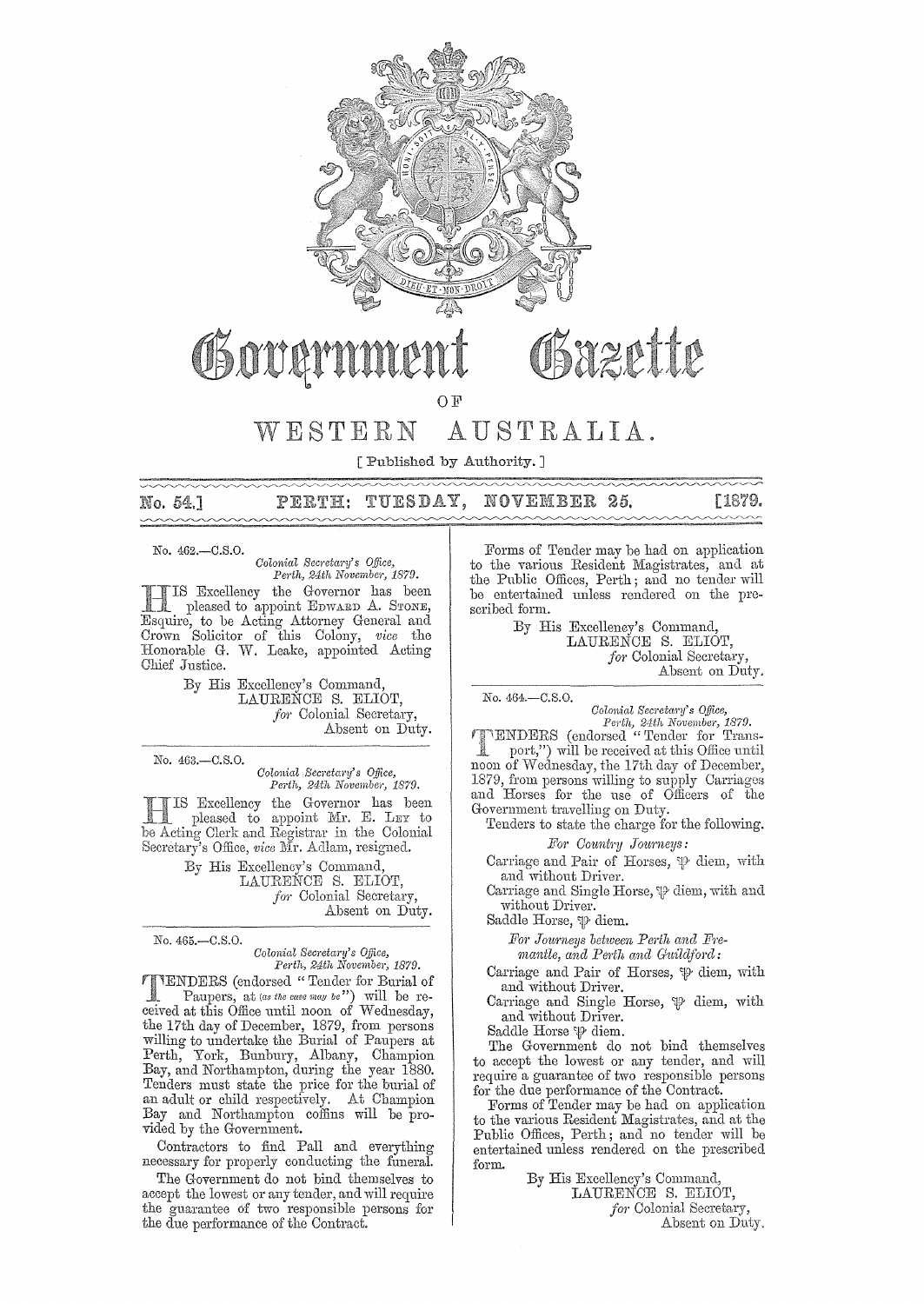## No. 461 .- C.S.O. TENDERS ACCEPTED for 1880.

Colonial Secretary's Office, Perth, 24th November, 1879.

### Forage for Police Horses.

|                                                                                                                                                                       |    | Hay at per ton. |    | Barley or<br>Oats, at per<br>bushel. |
|-----------------------------------------------------------------------------------------------------------------------------------------------------------------------|----|-----------------|----|--------------------------------------|
|                                                                                                                                                                       | £  | s,              | d. | а.<br>8.                             |
| Albany.<br>McKail & Co., J.                                                                                                                                           | 7  | 2               | 6  | Barley.<br>410                       |
| Albany Road (131-Mile).<br>Brown, William<br>Brown, W. & F                                                                                                            |    | 5 19            | 0  | 66                                   |
| Albany Road (36-Mile).<br>Watts, Frederick                                                                                                                            |    | 8 -<br>0        | 0  | 3<br>6                               |
| Bannister.<br>Watts, G. & J.<br>$\cdots$<br>٠.,                                                                                                                       | 6  | -10             | 0  | 0<br>6                               |
| Bunbury.<br>Venn, H. W.<br>$\cdots$<br>.<br>Crowther & Co<br>.                                                                                                        | 5  | 12              | 6  | $4\quad 2$                           |
| Blackwood, No. 1.<br>Moore & Co., W. D.<br>.                                                                                                                          | -5 | 9               | 0  | -9<br>5                              |
| Blackwood Bridge.<br>$\begin{array}{l} \text{Longbottom, S.} \quad  \\ \text{Crowther \& Co.} \quad \substack{\textit{(Delivered at}\\ \textit{Vasse)} } \end{array}$ | 7  | 0               | 0  | $4\quad 2$                           |
| Beverley.<br>Marwick, W.<br>.                                                                                                                                         |    | 410             | 0  | 4<br>6                               |
| Busselton.<br>Locke, Eugene<br>$\ddotsc$<br>Crowther $\&$ Co.<br>$\ddotsc$                                                                                            | 5. | 15              | 0  | $4\quad 2$                           |
| Champion Bay.<br>Crowther $\&$ Co.<br>                                                                                                                                | 3  | 15              | 0  | 2 11                                 |
| Dongarra.<br>Moore, S. F.<br><br>Smith, John<br>                                                                                                                      | 2  | 18              | 0  | 3<br>9                               |
| Esperance Bay.<br>Dempster, Brothers                                                                                                                                  | 12 | Chaff.<br>10    | 0  | Crushed.<br>- 6                      |
| Fremantle.<br>Crowther $\&$ Co                                                                                                                                        |    | Hay.            |    | Barley.<br>3 5                       |
| Guildford.<br>Brockman, E. R.                                                                                                                                         |    | 5 10            | 0  |                                      |
| Gingin.<br>King, W. T.<br>$\cdots$                                                                                                                                    |    | 415             | 0  | Oats.<br>8<br>4,                     |
| Gordon River.<br>McKail & Co., J.<br>.                                                                                                                                |    | 6 18            | 6  | Barley.<br>$5\;\;\;5$                |
| Greenough.<br>Crowther & Co.                                                                                                                                          | 3  | 0               | 0  | 2<br>6                               |
| Harvey.<br>Moore, Alfred<br>$\Delta\Delta$<br>Adam, A. R. & J.                                                                                                        |    | 6 15            | 0  | 59                                   |
| Kojonup.<br>Cornwall, W.<br>$\ldots$<br>Wells, George                                                                                                                 | 7. | 15              | 0  | 6.<br>0                              |
| Lakes.<br>Marwick, W.<br>                                                                                                                                             | 6  | 6               | 0  | 8<br>4                               |
| Mandurah.<br>Cooper, T. & J.<br>Moore & Co., W. D.                                                                                                                    | 6. | 10              | 0  | 46                                   |
| Minninup.<br>Trigwell, John<br>$\ldots$<br>Hayward, Thomas                                                                                                            | 5. | 19              | 0  | 6<br>0                               |
| Mt. Barker.<br>McKail & Co., J.                                                                                                                                       | 7. | 18              | 6  | 5<br>8                               |

| Forage for Police Horses<br>(Continued).                                 | Hay at<br>per ton.         | Barley or<br>Oats, at per<br>bushel. |
|--------------------------------------------------------------------------|----------------------------|--------------------------------------|
| Northampton.<br>Gale, Monger, & Co.<br>Crowther $& Co. \dots$            | £<br>d.<br>s.<br>4 10<br>0 | d.<br>8.<br>$3 \overline{9}$         |
| Northam.<br>Markham, R.<br>Throssell & Co., G.                           | $5^{\circ}$<br>0<br>0      | $3\,\,10$                            |
| Newcastle.<br>Throssell & Co., G.<br>$Monger, C. S.$                     | 5<br>9<br>6                | - 3<br>4                             |
| Perth.<br>Brockman, E. R<br>Crowther $& Co. \dots$                       | 6<br>0<br>0                | $3 \overline{9}$                     |
| Pinjarrah.<br>Paterson, W. G                                             | 5<br>5<br>0                | <sup>Oats</sup> .<br>3<br>$5 -$      |
| Victoria Plains.<br>Halligan, J.                                         | 5 10<br>0                  | 43                                   |
| York.<br>Marwick, W.                                                     | 0<br>4 <sub>1</sub><br>4   | 3 11                                 |
| Youndegin.<br>Parish, John<br>Marwick, W.                                | $5 -$<br>5<br>0            | 5 <sup>6</sup>                       |
| Sharks Bay.<br>(Delivered at Champion Bay.)<br>$C$ rowther & Co. $\dots$ | 3 15<br>$\theta$           | 211                                  |
| Roebourne.<br>(Delivered at Champion Bay.)<br>$C$ rowther & Co. $\dots$  | 3 15<br>$\Omega$           | $2\,$ $11$                           |
| Mount Wittenoom.<br>(Delivered at Champion Bay.)<br>Crowther & Co.       |                            | $2\,$ $11$                           |

## For the supply of Bedding and removal of Manure

From the undermentioned Police Stations:-

| Station and Name.                      |   | Amount to be paid by<br>the Contractor. |                    |          |
|----------------------------------------|---|-----------------------------------------|--------------------|----------|
| Rannister.<br>Pollard, Thos            |   | £<br>(Receive Manure in                 | s. d.<br>exchange. |          |
| Guildford.<br>$\rm{Allpike},\rm{John}$ |   |                                         | 3 10               | $\Omega$ |
| Gingin.<br>Saddler, Geo.               |   |                                         | $1\quad1$          | $\theta$ |
| Mandurah.<br>Holmes, W. & R.           | . |                                         | $0\ 10\ 0$         |          |
| Mount Barker.<br>McKail & Co., John    |   |                                         | $4\quad 0$         | 0        |
| Pinjarrah.<br>Adam, A. R. & J.         |   | 5                                       | 3                  |          |

## Annual Supplies.

 $\label{prop:subm} \begin{array}{c} \textit{Albany.} \\ \textit{McKail} \ \& \ \textit{Co., J.,} \ \ @ \ \textit{various prices.} \end{array}$ Breaksea Island. McKail & Co., J., Firewood @ 22s.  $\mathfrak{P}$  cord.  $\begin{minipage}{.4\linewidth} \textbf{B}unbury. \\ \textbf{Spencer, W., @ various prices.} \end{minipage}$ Fremantle.<br>Pearse, W. S. & G., Fresh Meat @  $3\frac{5}{8}d$ .  $\mathfrak{P}$  lb., Salt Beef @  $3\frac{5}{8}d$ .  $\mathfrak{P}$  lb.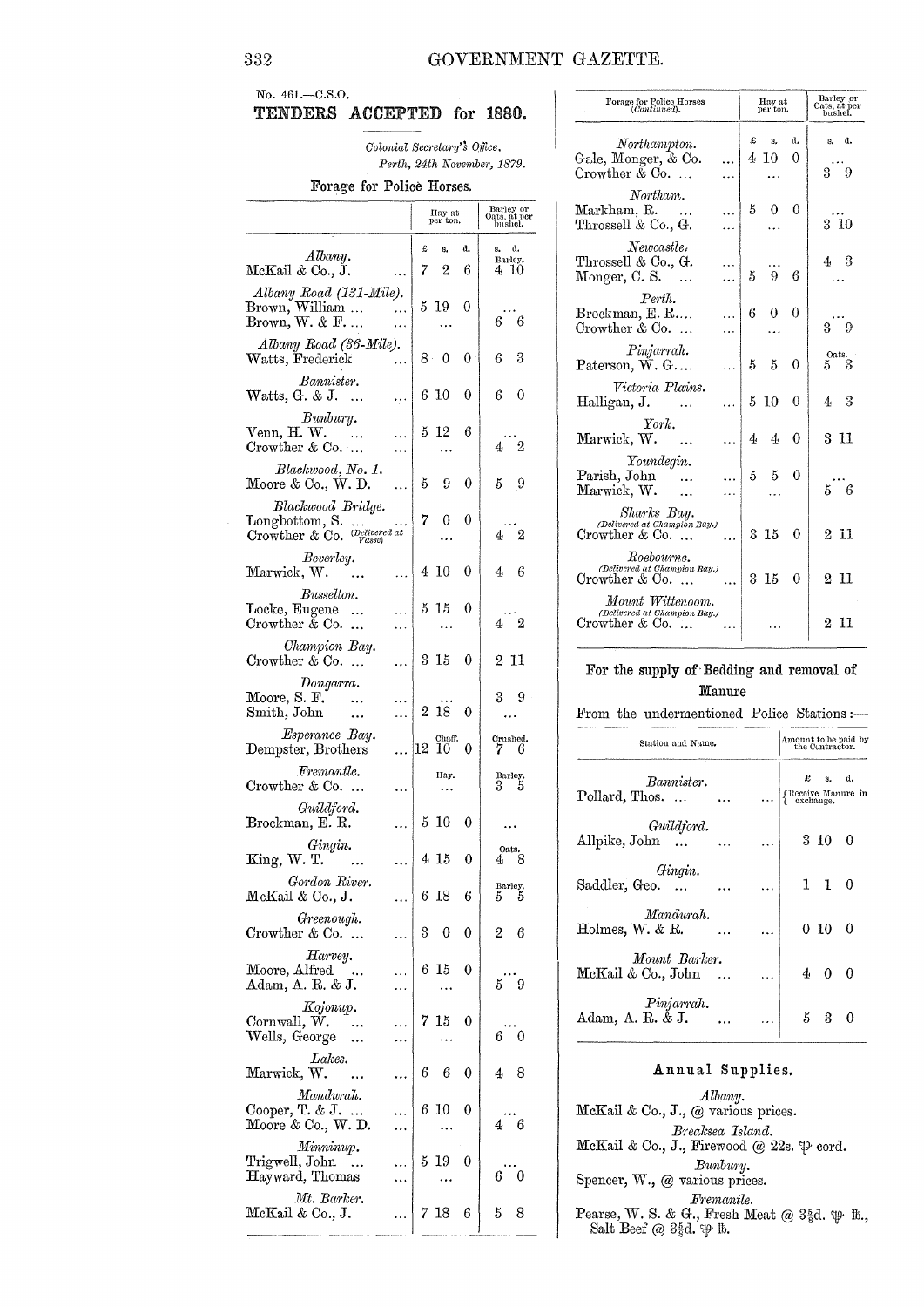Higham & Sons, M., @ various prices. Attwell, H., Firewood @ 13s. 6d.  $\mathfrak{P}\;$  cord (delivered at North Fremantle Jetty).

 $Geraldton.$ 

Crowther & Co., @ various prices.

 $Newcastle.$ Connor, J. D., @ various prices. Leeder, W. G., Firewood  $\hat{\boldsymbol{\omega}}$  8s. 9d.  $\boldsymbol{\psi}$  cord.

*Perth.* 

Shenton, Geo., @ various prices. Osborne, W., Fresh Meat @  $3\frac{7}{8}d.$   $\mathfrak{P}$  lb., Salt

Beef  $@$  4d.  $\Psi$  1b.  $McGlew, W. H., Firewood @11s. 9d.$   $\mathfrak{P}$  cord.

*Eottnest.* 

Higham & Sons, M.,  $@$  various prices. Brockman, E. R., Meat  $@ 4\frac{1}{2}$   $\psi$  ib.

*Ym·lc.* 

Edwards, Wm., @ various prices. Davis, Thomas, Firewood  $\overline{\omega}$  9s. 3d.  $\overline{\psi}$  cord.

By His Excellency's Command,

LAURENCE S. ELIOT,

*for* Colonial Secretary, Absent on duty.

No. 459.-C.S.0.

*Oolonial SeCl'eta1'y's Office, Perth, 22nd November, 1879.* 

IIS Excellency the Governor directs the publication of the following Notices to Mariners, for general information.

By His Excellency's Command,

LAURENCE S. ELIOT,

*for* Colonial Secretary,

Absent on Duty.

### NOTICE TO MARINERS.

No. 18 OF 1879.

### MIDDLE CHANNEL, MORETON BAY.

VESSELS entering the port by the Middle Channel,<br>must cross the East Banks with the Lighthouse<br>on Cape Moreton, open to the southward of the<br>Yellow Patch Lighthouse, a distance equal to one-<br>third of the height of the Cape rounded with the Cape Moreton Lighthouse open a similar distance to the northward.

By following these directions a vessel will not have less than 16 feet at low-water.

> G. P. HEATH, Commander, R.N., Portmaster.

Department of Ports and Harbors, Brisbane, 25th September, 1879.

### NOTICE TO MARINERS.

No. 19 OF 1879.

PRINCE OF WALES CHANNEL, TORRES  ${\tt STRATTS}.$ 

A CAN Buoy, painted black, is now placed off the southern extremity of d Reef, in four fathoms at low-water.

G. P. HEATH, Commander, R.N.,

Portmaster.

Department of Ports and Harbors, Brisbane, 30th September, 1879. No. 428.-C.S.0.

## CONVEY ANCE **OF** MAILS.

## *Colonial Secretary's Office,*<br>Perth, 15th October, 1879.

**TENDERS** (in duplicate, endorsed "Tenders<br>for *(as the case may be)* Mail,") will be received<br>at this Office until noon of Wodnesday, the at this Office until noon of Wednesday, the 26th November, 1879, for the conveyance of the undermentioned Mails, for one, two, or three years, viz. ;-

- 1. From Perth to Fremantle, and *vice versa,*  twice daily, in a spring vehicle.
- 2. From Perth to Guildford, and *vice versa*, once daily, in a spring vehicle.
- 3. Express Mails between Perth and Fremantle, and Perth and Guildford, including the delivery in Perth of Newspapers, &c., on the arrival of the English and Colonial Mails.
- 4. From Pinjarrah to Mandurah, and *vice Ve1'sa,* once a week, on horseback.
- 5. From Bunbury to Balbarrup, *via* Dardanup and Bridgetown, and vice versa, once a week, on horseback.
- 6. From Busselton to QuindaJup, and *vice versa,* twice a week, on horseback.
- 7. From Guildford to Upper Swan, and *vice versa,* once a week; and from Guildford to Chittering, and *vice versa*, once every four weeks, calling at the various homesteads, on horseback.
- 8. From Perth to Geraldton by the present route, viz., *via* Guildford, Gingin, Bindoon, Victoria Plains, Walebing, Berkshire Valley, Long's, McPherson's, Whitfield's, Strawbeny, Irwin River, Dongarra, and Greenough, and *vice versa,* once a week.
- 9. From Geraldton to Northampton, and *vice versa*, once a week, on horseback.
- 10. From Bunbury to Parkfie1d (Mr. Rose's),  $vi\hat{a}$  Australind, and *vice versa*, once a week, on horseback.
- H. From Geraldton to Glengarry, calling at Sandsprings, Ellcndale, and Tibradden; from Glengarry to Greenough, and *vice vena;* and from Glengarry to Geraldton, once a week, on horseback.

The arrival and departure of the Mails will be subject to instructions from the Postmaster General, and liable to alterations at any time during the year.

Two approved sureties will be required to join the Contractor in a guarantee for the due fulfilment of the duties contracted to be performed.

Special Forms of Tender, with conditions attached, may be had on application to the various Resident Magistrates, and at the General Post Office, Perth; and no Tender will be entertained unless rendered on the presaribed form.

The Government will reserve to themselves the right to terminate the Contract at any time by giving three months' notice.

When Mails are conveyed in wheeled vehicles, a free passage must be provided for an Officer of the Post Office or Telegraph Department, when required by the Postmaster General.

The Government do not bind themselves to accept the lowest or any Tender.

Further information may be had on application to the Postmaster General.

By His Excellency's Command,

ROGER TUCKFD. GOLDSWORTHY,

Colonial Secretary.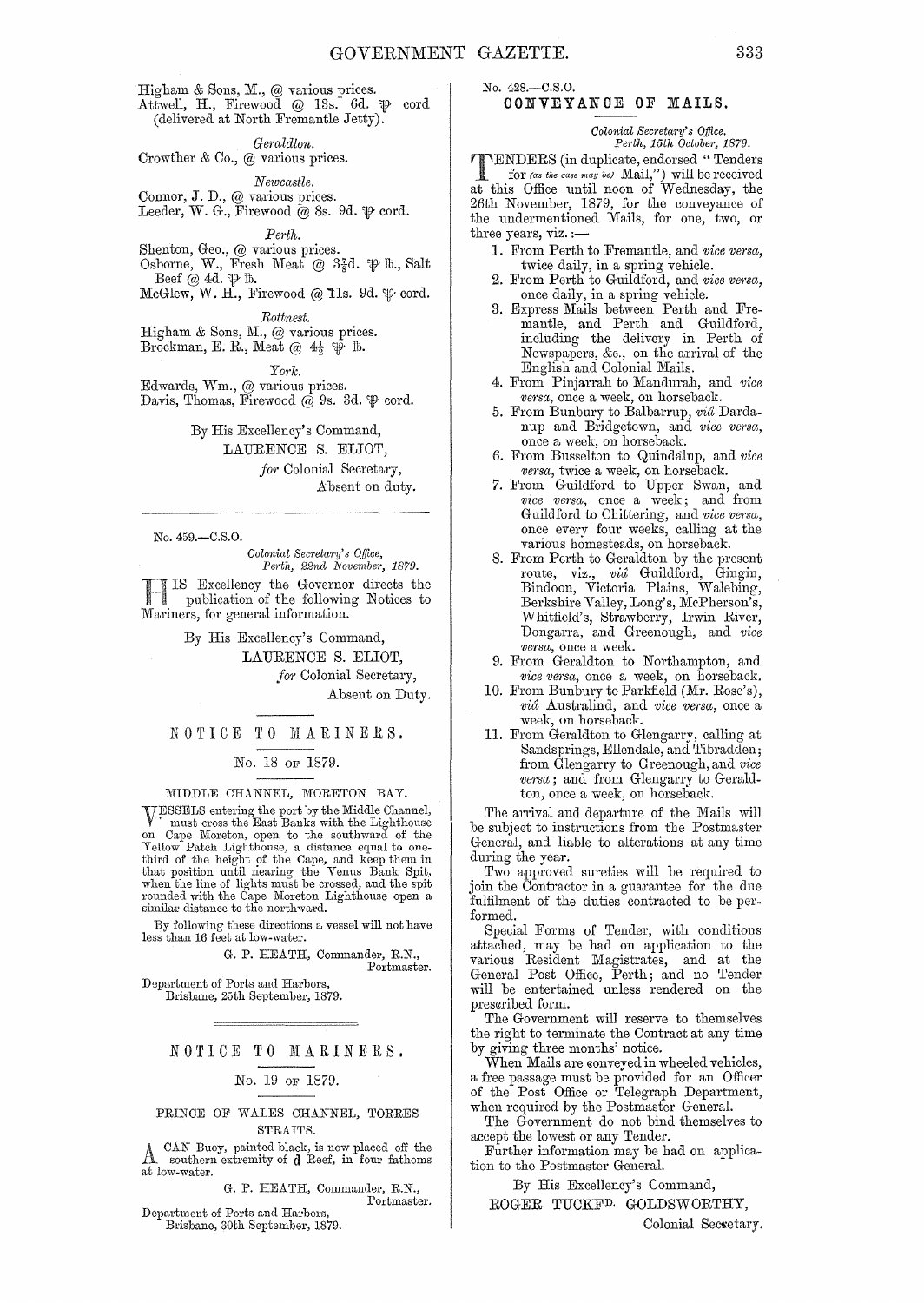No. 460.-C.S.O.

Colonial Secretary's Office, Perth, 22nd November, 1879.

IS Excellency The Governor directs the publication of the following General Abstract of the Average Amount of the Liabilities and Assets of the National Bank of Australasia, for the Corporation generally, for the Quarter ended 30th September, 1879.

By His Excellency's Command,

LAURENCE S. ELIOT,

for Colonial Secretary,

Absent on duty.

GENERAL ABSTRACT, showing the Average Amount of the LIABILITIES and ASSETS of the NATIONAL BANK OF AUSTRALASIA, for the Corporation generally, taken from the several Weekly Statements during the Quarter, from the 1st July to the 30th September, 1879.

| LIABILITIES.                                                                                                                                                                                                                                        | AMOUNT.                    |                      |                            | TOTAL.                                     |        | ASSETS.                                                                                                                                                                                                                                                                                                                                                                                                                                                                  |   | AMOUNT.              |       | TOTAL.                                                                                |       |  |
|-----------------------------------------------------------------------------------------------------------------------------------------------------------------------------------------------------------------------------------------------------|----------------------------|----------------------|----------------------------|--------------------------------------------|--------|--------------------------------------------------------------------------------------------------------------------------------------------------------------------------------------------------------------------------------------------------------------------------------------------------------------------------------------------------------------------------------------------------------------------------------------------------------------------------|---|----------------------|-------|---------------------------------------------------------------------------------------|-------|--|
| Not bearing Interest<br>Notes in<br>Circulation<br>Bearing Interest<br>Not bearing Interest<br>Bills in<br>Circulation<br>Bearing Interest<br>Balances due to other Banks<br>(Not bearing Interest)<br>Deposits<br>Bearing Interest  [1827735 15 6] | £<br>$, \,$<br>855526 19 0 | 22 22 22<br>22.22.22 | s. d.<br>22.22<br>22.22.22 | £<br>245336 19 3<br>4721 12 8<br>33324 7 7 | -s. d. | Coined Gold and Silver and other)<br>Coined Metals<br>and the same and<br>Gold and Silver in Bullion or Bars<br>$\cdots$<br>Government Securities<br><br>Landed Property, Premises, &c.<br>Notes and Bills of other Banks<br>Balances due from other Banks<br>$\cdots$<br>Amount of all Debts due to the Bank,<br>including Notes, Bills of Exchange,<br>and all Stock and Funded Debts of<br>every description, excepting Notes,<br>Bills, and Balances due to the said | £ | <br><br><br><br><br> | s. d. | £<br>424848 13 9<br>14364 1 2<br>25000 0 0<br>99695 18 7<br>25702 15 11<br>41027 11 5 | s. d. |  |
|                                                                                                                                                                                                                                                     |                            |                      |                            | 2683262 14 6                               |        | Bank from other Banks                                                                                                                                                                                                                                                                                                                                                                                                                                                    |   |                      |       | 3589895                                                                               | 70    |  |
| Total Amount of Liabilities                                                                                                                                                                                                                         | and the case and           |                      |                            | 2966645 14 0                               |        | Total amount of Assets<br>$\mathbf{r}$ and $\mathbf{r}$ and $\mathbf{r}$                                                                                                                                                                                                                                                                                                                                                                                                 |   |                      |       | 4220534 7 10                                                                          |       |  |

| Rate of the last Dividend declared to the Shareholders, $12\frac{1}{6}$ $\psi$ cent, $\psi$ annum. |                        |
|----------------------------------------------------------------------------------------------------|------------------------|
|                                                                                                    |                        |
|                                                                                                    |                        |
| Perth, 13th November, 1879,                                                                        | JOSEPH SMYTH, Manager. |

I, JOSEPH SMYTH, make oath, that to the best of my knowledge and belief, the foregoing Abstract is a true and faithful Account of the Average Amount of Assets and Liabilities of the above Bank for the Corporation generally, during the period specified; and that the same was made up from the Weekly Statements thereof, kept in pursuance of the provisions of the Ordinance of the 30th Victoriæ, No. 9.

Sworn before me at Perth, JOSEPH SMYTH. this 13th day of November, 1879. THEODORE FAWCETT, Justice of the Peace.

WESTERN AUSTRALIA.

### Meteorological Observations for the Week ending 21st November, 1879.

WIND Registered by Mr. Forsyth, Harbor Master, at Arthur's Head, Fremantle; altitude above the sea 55 feet, in Latitude 32° 02' 14" S., Longitude 115° 45' 12" E.

The other instruments registered are placed in the grounds adjoining the Survey Office, Perth; altitude above the sea 47 feet, in Latitude 31° 57' 25" S., Longitude 115° 52' 02" E.

|                 |                                                                                             |                                                                    |               |                 |               |        |                   |                                  |                                                  |                       |                                                           | Surveyor General.         |                               |                                   |
|-----------------|---------------------------------------------------------------------------------------------|--------------------------------------------------------------------|---------------|-----------------|---------------|--------|-------------------|----------------------------------|--------------------------------------------------|-----------------------|-----------------------------------------------------------|---------------------------|-------------------------------|-----------------------------------|
| Week<br>cuding. | BAROMETER:<br>Mean Reading<br>corrected, and re-<br>duced to sea level.<br>and 32 deg. Fan. | RADIATION<br>THERMOMETERS IN SHADE.<br>ТИЕВМО-<br>WIND.<br>METERS. |               |                 |               |        |                   |                                  | DEGREE                                           |                       | Iean<br>L                                                 | EVAPOR-                   |                               |                                   |
|                 |                                                                                             |                                                                    | Dry.          |                 | Wet.          | Solar. | Terres-<br>trial. | RAIN:<br>Amount<br>in<br>inches. | Horizontal<br>velocity in<br>miles, per<br>hour. | General<br>direction. | OF<br>HUMIDITY.<br>Saturation<br>$=100$ : meau<br>amount. | CLOUD:<br>Mean<br>amount. | FίΩ<br>$\ddotsc$<br>CONE<br>ö | ATION:<br>Amount<br>in<br>inches, |
|                 |                                                                                             | Maxi-<br>mum.                                                      | Mini-<br>num. | $Maxi-$<br>mum. | Mini-<br>mum. |        |                   |                                  |                                                  |                       |                                                           |                           |                               |                                   |
| 21st            | 29.965                                                                                      | 76:1                                                               | 53.2          | 66.5            | 49.9          | 137.8  | 45.2              | $-25$                            | 17.75                                            | Variable              | 63                                                        | 5                         | 5.6                           | 1.67                              |

Thermometers in shade  $\left\{\begin{array}{ll} \mbox{Maximum} & \mbox{Dry} & \mbox{79-0 17th} \\ \mbox{Minimum} & \mbox{Dry} & \mbox{48-6 21st} \end{array}\right.$ Highest reading of Barometer  $30^{\circ}057$ 17th  $79^\circ0$ 17th & 20th  $Lowest$ do. do. 29 816 19th The Observations are taken at Perth at 9 a.m., (excepting Barometer, which is registered at 12 a.m.)

MALCOLM FRASER,

### 334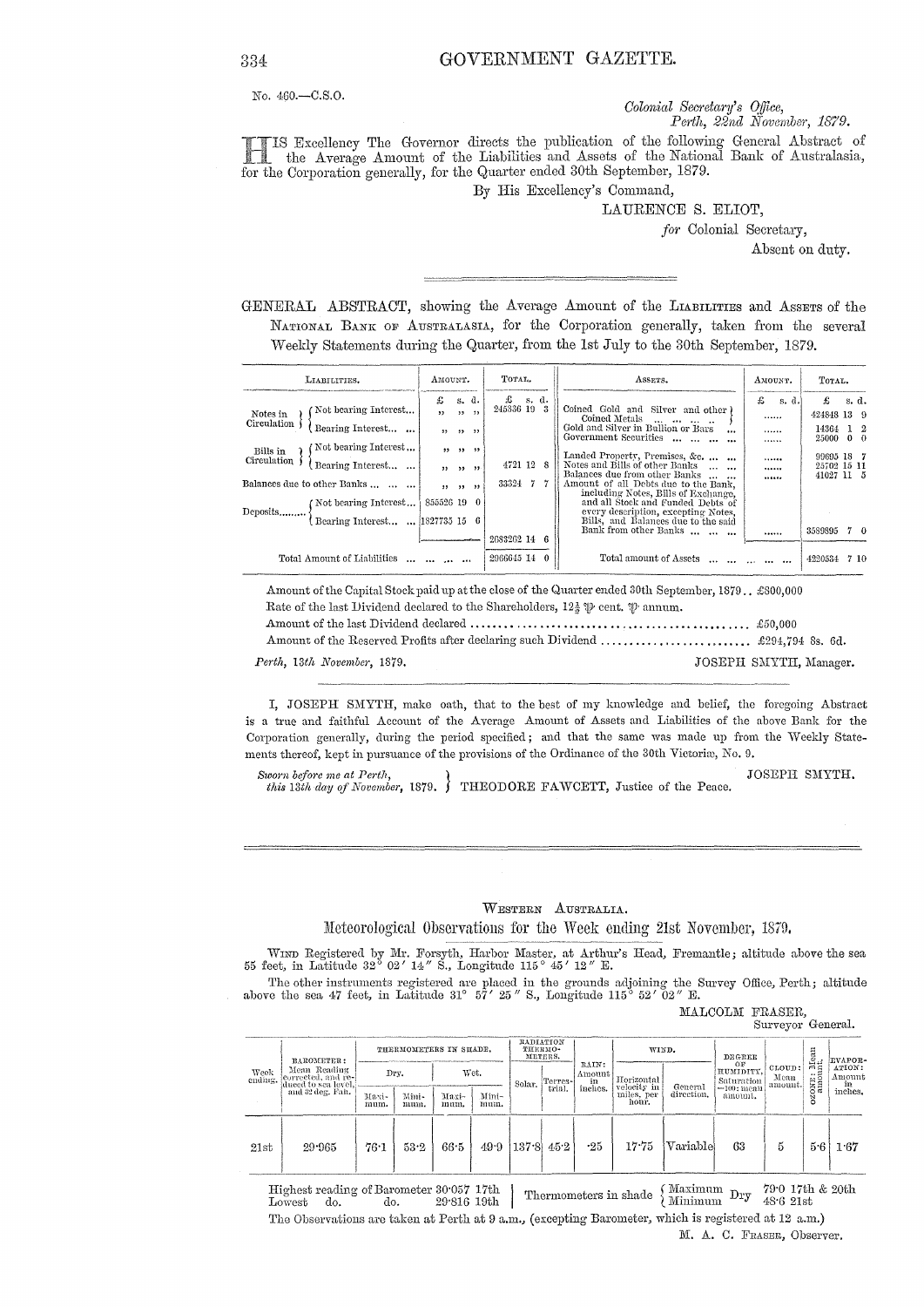## TENDERS ACCEPTED.

### *Depa:rtnwnt Public Works, Perth, NQvember, 1879.*

### KNAPTON, G. H.,

To erect Dry Earth Closets at the Busselton School, for the sum of £35 10s.

#### SMITH, THOMAS,

To erect the PeTth Railway Station, in accordance with the Plans and Specification, for £1,980.

MOORE & Co.,

To supply and deliver at Fremantle Custom House about  $9\frac{1}{2}$  loads of timber, at £4 15s. per load. Also 1250 spikes, at 4d. per lh.

> JAS. H. Commissioner of Railways and Director of Public Works.

## *Department of Public Works,*<br> *Perth, 18th November, 1879.*

(endorsed "Tender for Roebourne Court House,") will be received at this Office until noon of Saturday, the 17th January, 1880, from persons willing to erect a Court House at Roebourne.

Plans and Specification may be seen at the Office of the Government Resident, Roebourne.

Tenders to state the shortest time in which the work will be completed.

The Government do not bind themselves to accept the lowest or any tender, and will require the guarantee of two responsible persons for the due performance of the Contract.

Forms of Tender may be had on application to the various Resident Magistrates, and at the Public Works' Office, Perth, where Plans, Specifications, Conditions, and full particulars can be obtained.

No tender will be entertained unless on the prescribed form.

JAS. H. THOMAS,

Director of Public Works.

### *Depcwtnwnt of P1tblic W01'ks, Perth, 21st November, 1879.*

No Tenders having been received, Tenders (endorsed "Tender for Timber and Shingles,") will be received at this Office until noon of Monday, the 8th December, from persons willing to supply and deliver at Rottnest various Jarrah Timber (as per revised list) and 11,000 Sheaoak Shingles.

Tenders to state the shortest time in which the whole will be delivered.

The Government do not bind themselves to accept the lowest or any tender, and will require the guarantee of two responsible persons for the due performance of the Contract.

Forms of Tender may be had on application to the various Resident Magistrates, and at the Public Works' Office, Perth, where full particulars can be obtained.

No tender will be entertained unless on the prescribed form.

## JAS. H. THOMAS, Director of Public Works.

### Appointment.

### (Under the Act 35th Vict., No. 3.)

Honor the Chief Justice has been **Pleased to appoint ALEXIS GREIG**<br>CKENZIE, of the Deeds Department of the Lands Offices, Sydney, FREDERICK W. GIBSON, of Sydney, New South Wales, Judge's Associate, and JAMES BOYD, of Emerald Hill, Melbourne, Solicitor, Oommissioners to administer Oaths, and to take and receive Affidavits, Declarations, &c., to be used in the Supreme Oourt of Western Australia; also to take Acknowledgments of Deeds executed by Married Vvomen.

## J. C. H.

Acting Master Supreme Court.

Supreme Oourt Office, } Perth, 19th Nov., 1879.  $\delta$ 

### *Oeneral Post O.ffice, Perth, 24th November, 1879.*

IICE is hereby given that in consequence of the delay in the arrival at of the outward bound P. and 0. Steamer, caused by a break down on the line, the Nlails for the Eastern Colonies will not be closed until Friday, 28th November instant, at 10 o'clock a.m. Money Orders for the Australian Colonies will be issued up to 11 a.m., of Thursday, 27th instant.

> W. A. STONE, Acting Postmaster General.

### DEPARTMENT OF LAND TITLES.

### $\frac{98}{1879}$  Transfer of Land Act, 1874.

**TIMER NOTICE** that Stephen James Chipper of the city of Perth house proprietor and John Charles Chipper of the same place a licensed victaaller have made application to be certificated as the owners of an estate in fee an simple of and in the following parcels of land situate in Perth aforesaid viz. :--

(1.) Building Lot V 76 ) situate between Wellington<br>(2.) Building Lot V 77 ) and Douro Streets.

(3.) Such parts of *Building Lot H* 20 as are now in the occupation of Edward Ashton and of Mrs. George Chipper including the roadway running from Hay Street to Murray Street and being so much of the said Lot H 20 as has

(4.) Part of south-east half of Building Lot L  $20\frac{1}{2}$  and of north-cast half of L  $20\frac{1}{2}$  being so much thereof as has not been sold or conveyed to George Moss, William Lawrence, sen., Anthony O'Grady Lefroy or one of them.

(5.) One moiety of the north··western half of *Build\_ ing Lot H* 4 and of the south-eastern half of said *Building Lot H* 4 as the same are now in the occupation of the Anglican Bishop of Perth as a Ladies' High School.

(6.) So much of *Building Lot*  $V$  70 as is now in the occupation of the said Stephen James Chipper and being such part thereof as was not sold some time since to one Jeremiah Butterworth.

(7.) *Building Lot*  $V$  41 as the same is occupied by the said John Charles Chipper.

Plans of the above lands as claimed may be inspected by persons interested on application at the Office of Titles.

AND FuRTHER TAKE NOTICE that all persons other than the applicants claiming to have any estate right title or interest in the above lands or in any of them ARE INEREST REQUIRED to lodge with the Registrar of Titles on or before the 9th day of December 1879 a *caveat* forbidding the same from being bronght under the Act.

> J. C. H. JAMES, Commissioner of Land Titles.

18th November, 1879.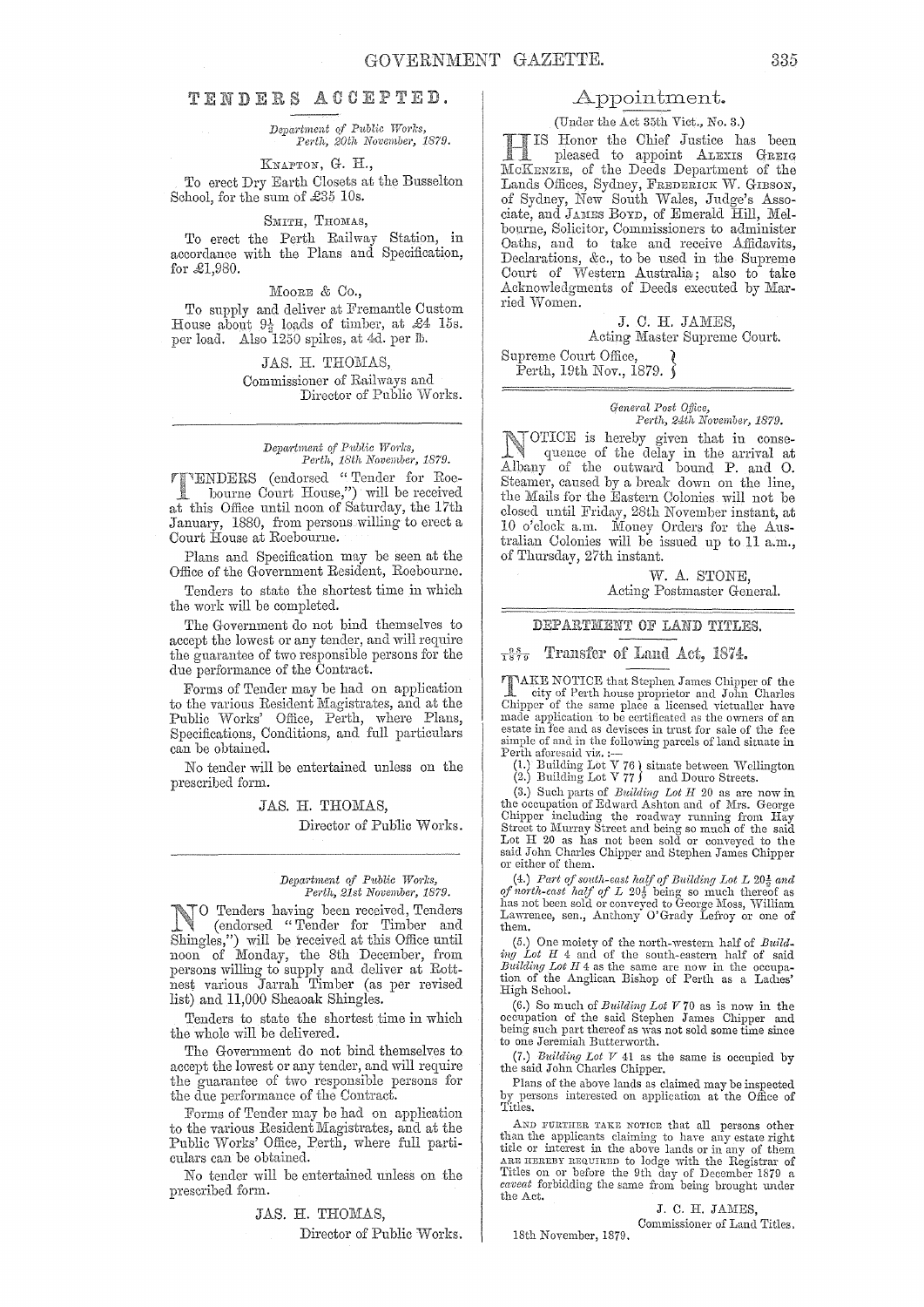NOTICE. THE undermentioned persons have given<br>notice of their intentions to apply at the

next Quarterly Licensing Meeting for Licenses<br>to shoot and destroy Wild Horses, under "The

### Crown Lands' Office, Perth, 6th November, 1879.

DETURN of Applications for Leases and<br>
Let Licenses of Crown Lands approved dur- $\overline{\text{ing October}}$ , 1879 :-

|                                 | $\sim$                                                                                         |                               |                 |                                                                                                                                        | Wild Cattle Nuisance Amendment Act, 1878,"                                       |
|---------------------------------|------------------------------------------------------------------------------------------------|-------------------------------|-----------------|----------------------------------------------------------------------------------------------------------------------------------------|----------------------------------------------------------------------------------|
| No.                             | Applicant.                                                                                     | Class.                        | Acres.          | Rent.                                                                                                                                  | for the year $1880 :=$<br>John Abbey<br>For Self.<br>$\cdots$                    |
|                                 | AVON.                                                                                          |                               |                 | $\begin{array}{cc} \text{\pounds} & \text{s. d.} \\ 5 & 0 & 0 \\ 1 & 0 & 0 \end{array}$                                                | Thomas A. Thurkle<br>Self.<br>رر                                                 |
| 1613                            | Arthur Melben                                                                                  | S.O. Lic.                     | 100             | $\overline{0}$ $\overline{0}$                                                                                                          | Thomas Abbey<br>Self.<br>$\ddotsc$<br>وو                                         |
| A 4582                          | John Brown<br>$\cdots$<br>Geo. & Jno. Watts                                                    | 1                             | 2000<br>3000    | $\mathbf{0}$<br>$\Omega$                                                                                                               | David Abbey<br>Self.<br>$\ddotsc$<br>رر                                          |
| ,, 4584<br>,, 4587              | $\ldots$<br>Jno. H. Monger<br>$\cdots$                                                         | ,,<br>,,                      | 3000            | $\begin{smallmatrix} 3 & 0 \ 1 & 10 \end{smallmatrix}$<br>$\bf{0}$                                                                     | Elijah Dawson<br>Self.<br>$\ddotsc$<br>,                                         |
|                                 |                                                                                                |                               |                 |                                                                                                                                        | James Forrest<br>Self and Gavin Forrest.<br>$\cdots$<br>$\overline{\phantom{a}}$ |
|                                 | HAY.                                                                                           |                               | 3000            | 1100                                                                                                                                   | Elijah Scott<br>Self.<br>$\cdots$<br>دد                                          |
| A 4564                          | A. Muir & Sons<br>                                                                             | 1                             |                 |                                                                                                                                        | John Allnutt<br>Self, J. C. Allnutt, E.<br>$\ddotsc$<br>رر                       |
|                                 | KOJONUP.                                                                                       |                               |                 |                                                                                                                                        | Hackett, W. Hackett,                                                             |
| A4539                           | Will. Whitehead<br>$\ddotsc$                                                                   | 1                             | 3000            | 300                                                                                                                                    | $_{\rm John}$<br>Brennan,<br>and                                                 |
|                                 | MURRAY.                                                                                        |                               |                 |                                                                                                                                        | Thos. Brennan.                                                                   |
| A 4575                          | T. & J. Cooper<br>$\ddotsc$                                                                    | 1                             | 3000            | 1100                                                                                                                                   | J. S. HARRIS,                                                                    |
|                                 |                                                                                                |                               |                 |                                                                                                                                        | Resident Magistrate.                                                             |
| N 1245                          | NORTH.<br>H. & W. Woolhouse                                                                    | $\overline{2}$                | 20000           | 2 10<br>$\bf{0}$                                                                                                                       |                                                                                  |
| ,, 1349                         | S. H. Viveash                                                                                  | $\bullet$                     | 20000           | $\frac{2}{2}$ $\frac{10}{10}$<br>$\bf{0}$                                                                                              | Resident Magistrate's Office,                                                    |
| ,, 1350                         | Do<br>$\ddotsc$<br>$\cdots$                                                                    | 55                            | 20000           | $\bf{0}$<br>$\bf{0}$                                                                                                                   | Vasse, 6th November, 1879.                                                       |
| ,, 1351<br>,, 1352              | $D_0, \ldots$<br>                                                                              | 33                            | 20000<br>20000  | $\overline{2}$ $\overline{1}$ <sup>0</sup><br>0                                                                                        |                                                                                  |
| ,, 1514                         | W. H. Cusack<br>Thos. C. Williams<br>Forrest, Burt, & Co.<br>$\ddot{\phantom{a}}$<br>$\ddotsc$ | $^{\prime\prime}$<br>,,       | 20000           | $\frac{2}{2}$ $\frac{10}{10}$<br>$\mathbf{0}$                                                                                          | IST of Applications made to the Resi-                                            |
| ,, 1639                         |                                                                                                | $^{\prime}$                   | 30000           | $\frac{3}{6}$ $\frac{15}{5}$<br>$\frac{6}{2}$ $\frac{10}{10}$<br>$\bf{0}$                                                              | dent Magistrate, Bunbury, to destroy                                             |
| ,, 1640<br>,, 1641              | Cowan & Higham<br>$\mathbf{D_0}$                                                               | ,,                            | 50000<br>20000  | $\pmb{0}$<br>$\bf{0}$                                                                                                                  | Wild Horses in the Wellington District, during                                   |
| , 1642                          | Do.<br>$\ddotsc$<br>$\ddotsc$                                                                  | $, \,$<br>,,                  | 20000           | $\bf{0}$                                                                                                                               | the year $1880:-$                                                                |
| ,, 1643                         | $\mathbf{D_0}$<br>$\ddotsc$<br>                                                                | $\overline{\mathbf{r}}$       | 40000           | $\bf{0}$                                                                                                                               |                                                                                  |
| ,, 1645<br>,, 1646              | Do<br>$\ldots$<br>$\ddotsc$<br>Do.<br>$\ddotsc$<br>$\cdots$                                    | ,,                            | 40000<br>20000  | $\theta$<br>$\mathbf{0}$                                                                                                               | Thomas Roberts<br>Self.<br>$\ddotsc$                                             |
| ,, 1647                         | $\mathbf{D}_0$<br>$\cdots$                                                                     | ,,<br>$^{\prime}$             | 20000           | $\begin{smallmatrix} 2 & 10 \ 2 & 10 \ 5 & 5 & 0 \ 2 & 10 & 2 \ 2 & 10 & 2 \ 25 & 0 & 10 \ 10 & 10 & 10 \end{smallmatrix}$<br>$\bf{0}$ | J. Thompson Logue<br>Do.                                                         |
| ,, 1650                         | Brockman & Fane<br>$\cdots$                                                                    | ,,                            | 100000          | $\mathbf 0$                                                                                                                            | W. PEARCE CLIFTON, R.M.                                                          |
| ,, 1651<br>,, 1653              | $D_0$<br>$\ddotsc$<br><br>${\rm Do.}$<br>$\ddotsc$<br>$\cdots$                                 | $^{\bullet}$                  | 50000<br>60000  | $\begin{smallmatrix} 12 & 10 \\ 15 & 0 \end{smallmatrix}$<br>$\mathbf 0$<br>$\bf{0}$<br>15                                             | R.M. Office, Bunbury,                                                            |
| ,, 1654                         | Do.<br>$\ddotsc$<br>                                                                           | ,,<br>$\overline{\mathbf{z}}$ | 10000           | 210<br>$\bf{0}$                                                                                                                        |                                                                                  |
| ,, 1655                         | $\mathbf{D}_0$<br>$\ddotsc$<br>                                                                | ,,                            | 40000           | $\mathbf{0}$<br>$\frac{10}{5}$<br>$\boldsymbol{0}$                                                                                     | 12th November, 1879.                                                             |
| ,, 1383                         | Thos. Drage<br>$\ldots$                                                                        | ,,                            | 20000           | $\bf{0}$<br>$\Omega$                                                                                                                   |                                                                                  |
|                                 | SUSSEX.                                                                                        |                               |                 |                                                                                                                                        | PPLICATIONS received by the Resident                                             |
| 1625                            | Fred. Hutchins                                                                                 | S.O. Lic.                     | 100             | 2 10<br>$\theta$                                                                                                                       | Magistrate, York, for Licenses to destroy                                        |
| A 4358<br>,, 4360               | Chas. Deer<br>$\sim$<br>$\cdots$<br>G. J. Brockman<br>                                         | 1<br>$\bullet$                | 3000<br>4000    | $\bf{0}$<br>$\theta$<br>$\pmb{0}$<br>$\theta$                                                                                          | Wild Cattle and Horses, under "The Wild                                          |
| ,, 4361                         | $\cdot$ Do<br>                                                                                 | ,,                            | 3000            | 343<br>$\bf{0}$<br>0                                                                                                                   | Cattle Nuisance Act," for the year 1880:-                                        |
| ,, 4370                         | H. J. Yelverton<br>$\cdots$                                                                    | $^{\prime\prime}$             | 3000            | $\ddot{\mathbf{0}}$<br>$\theta$                                                                                                        |                                                                                  |
|                                 | VICTORIA.                                                                                      |                               |                 |                                                                                                                                        | Name of Applicant.<br>Persons to be licensed.<br>Description of License.         |
| 1541                            | Sam. Jupp<br>                                                                                  | S.O. Lic.                     | 117             | $\mathbf 0$                                                                                                                            |                                                                                  |
| 1601<br>1620                    | Mich. Heelan<br>$\cdots$<br>David Saunders                                                     | ,,                            | 100<br>100      | $\mathbf{0}$<br>$\Omega$                                                                                                               | E. B. Lennard<br>Wild Horses.<br>$_{\rm Self}$                                   |
| 1621                            | <br>W. J. Bunter<br>                                                                           | $^{\prime}$<br>,,             | 100             | $\begin{array}{l} 5\ 17 \\ 2\ 5\ 0 \\ 5\ 5 \\ 5\ 5 \\ 5 \\ 5 \\ 2\ 5 \\ 2\ 6 \\ \end{array}$<br>$\mathbf 0$                            | Self, S. Walton and F.<br>C. Smith, Jun.<br>do,                                  |
| 1622                            | Major & Barlee<br>                                                                             | 55                            | 200             | $\mathbf 0$                                                                                                                            | Robins                                                                           |
| 1624<br>A 4524                  | Henry Desmond<br>$\cdots$                                                                      | 2                             | 100<br>20000    | $\bf{0}$<br>$\pmb{0}$                                                                                                                  | Self<br>Geo. Martin<br>do.<br>$\ldots$<br>S. H. Meares<br>Self<br>do.            |
| " 4526                          | <br>                                                                                           |                               | 20000           | $\theta$                                                                                                                               | S. S. Parker<br>James Parker<br>do.<br>$\ddotsc$                                 |
| ,, 4528                         | A. G. Lacey<br>Will. F. Waldeck<br>Chas. Crowther<br>Jno. Morrissey<br>                        | ï                             | 2000            | 0                                                                                                                                      | A. Snow, F. Shaddick, and G. Walton<br>John Sewell<br>do.<br>$\ddotsc$           |
| $\frac{1}{2}$ , 4529<br>,, 4530 | <br>$\cdots$                                                                                   | $\boldsymbol{2}$              | 20000<br>20000  | $\bf{0}$<br>$\bf{0}$                                                                                                                   |                                                                                  |
| ,, 4548                         | $\begin{array}{c}\n\text{Do} \\ \text{Howard & \text{Here}}\n\end{array}$<br>                  | ,,<br>$\overline{\mathbf{z}}$ | 20000           | $\begin{smallmatrix} 5 & 0 \\ 2 & 10 \\ 2 & 10 \\ 5 & 0 \\ \end{smallmatrix}$<br>$\bf{0}$                                              |                                                                                  |
| ,, 4549                         | Do. $\dots$<br>Thos. Burges<br>                                                                | ,,                            | 20000           | 0                                                                                                                                      | W. COWAN,                                                                        |
| ,, 4550<br>,, 4551              | $\cdots$<br>$Do.$<br>$\ddotsc$                                                                 | ,,                            | 20000<br>20000  | $\bf{0}$<br>$\theta$                                                                                                                   | Resident Magistrate.                                                             |
| ,, 4558                         | $\cdots$<br>F. Allender<br>$\cdots$<br>$\ldots$                                                | ï                             | 3000            | $\begin{smallmatrix} 5 & 0 \\ 1 & 10 \end{smallmatrix}$<br>$\bf{0}$                                                                    |                                                                                  |
| ,, 4559                         | Do<br>                                                                                         | ,,                            | 3000            | 1 10<br>$\bf{0}$                                                                                                                       | IST of applications to destroy Wild Horses                                       |
| ,, 4560<br>,, 4561              | Will. Rosser<br>$\cdots$<br>Do<br>$\ddotsc$                                                    | ,,                            | 5000<br>5000    | 2<br>10<br>$\bf{0}$<br>210<br>$\bf{0}$                                                                                                 | received by the Resident Magistrate,                                             |
| , 4562                          | $J.$ & S. Eakins<br>$\cdots$                                                                   | 3                             | 30000           | $\frac{3}{5}$ $\frac{15}{0}$<br>$\bf{0}$                                                                                               |                                                                                  |
| ,, 4563                         | A. G. Lacey<br>$\ddotsc$<br>$\cdots$                                                           | ,,                            | 20000           | $\overline{0}$<br>$\mathbf{0}$                                                                                                         | Williams, under 34th Victoria, No. 24, and                                       |
|                                 | WELLINGTON.                                                                                    |                               |                 |                                                                                                                                        | amended Act 42nd Victoria, No. 14:-                                              |
| 1594                            | Fred. Higgins<br>$\cdots$                                                                      | S.O. Lic.                     | 100             | $0\quad 0$<br>5                                                                                                                        | Stephen Monger  For Self and Servant.                                            |
| 1607                            | Jno. Foley<br>$\cdots$                                                                         |                               | 100             | 2100                                                                                                                                   | E. B. Beere   , Self.                                                            |
|                                 |                                                                                                |                               |                 |                                                                                                                                        |                                                                                  |
|                                 |                                                                                                |                               | MALCOLM FRASER, |                                                                                                                                        | JOHN C. ROSSELLOTY, R.M.                                                         |
|                                 |                                                                                                |                               |                 |                                                                                                                                        | Resident Magistrate's Office, {                                                  |
|                                 | Commissioner of Crown Lands.                                                                   |                               |                 |                                                                                                                                        | Williams, Nov. 1st, 1879. $\int$                                                 |
|                                 |                                                                                                |                               |                 |                                                                                                                                        |                                                                                  |
|                                 |                                                                                                |                               |                 |                                                                                                                                        |                                                                                  |

#### LAND SALES.

Crown Lands' Office, Perth, 22nd November, 1879.

THE undermentioned Allotments of Land will be offered for Sale, at Public Auction, on the r L dates and at the places specified in the Schedule below, at one o'clock, p.m.

| $S$ C H E D U L E. |  |  |  |  |  |  |  |  |  |
|--------------------|--|--|--|--|--|--|--|--|--|
|--------------------|--|--|--|--|--|--|--|--|--|

| Date of Sale.                               | Place of Sale.                                                                                    | Description of Lot.                                                                                                                                         | Number of Lot.                                                                                                                            | Quantity.<br>a.<br>р.<br>r.                                            | Upset Price.                                           |
|---------------------------------------------|---------------------------------------------------------------------------------------------------|-------------------------------------------------------------------------------------------------------------------------------------------------------------|-------------------------------------------------------------------------------------------------------------------------------------------|------------------------------------------------------------------------|--------------------------------------------------------|
| 1879.<br>3rd Dec.<br>Do:<br>Do.<br>4th Dec. | Perth<br>$\ddotsc$<br>Bunbury<br>$\cdots$<br>Do.<br>$\ddotsc$<br>$\cdots$<br>Northam<br>$\ddotsc$ | Gingin<br>$\ldots$ Town<br>$\cdots$<br>$\cdots$<br>Do.<br>Bunbury<br>$\cdots$<br>$\mathrm{Do}$<br>Do.<br>$\sim$<br>$\ddotsc$<br>$\ddotsc$<br>Northam<br>Do. | 1<br>$\ddotsc$<br>$\ddotsc$<br>111<br>$\ddots$<br>$\cdots$<br>$132$<br>$\cdots$<br>$\ddotsc$<br>23<br>$\ddotsc$<br>$\ddotsc$<br>$\ddotsc$ | $2\,26$<br>$^{2}$<br>0<br>$\theta$<br>0<br>$\theta$<br>322<br>$\theta$ | £9<br>$\pounds 710$ s.<br>per lot.<br>$\pounds$ 7 10s. |

MALCOLM FRASER, Commissioner of Crown Lands.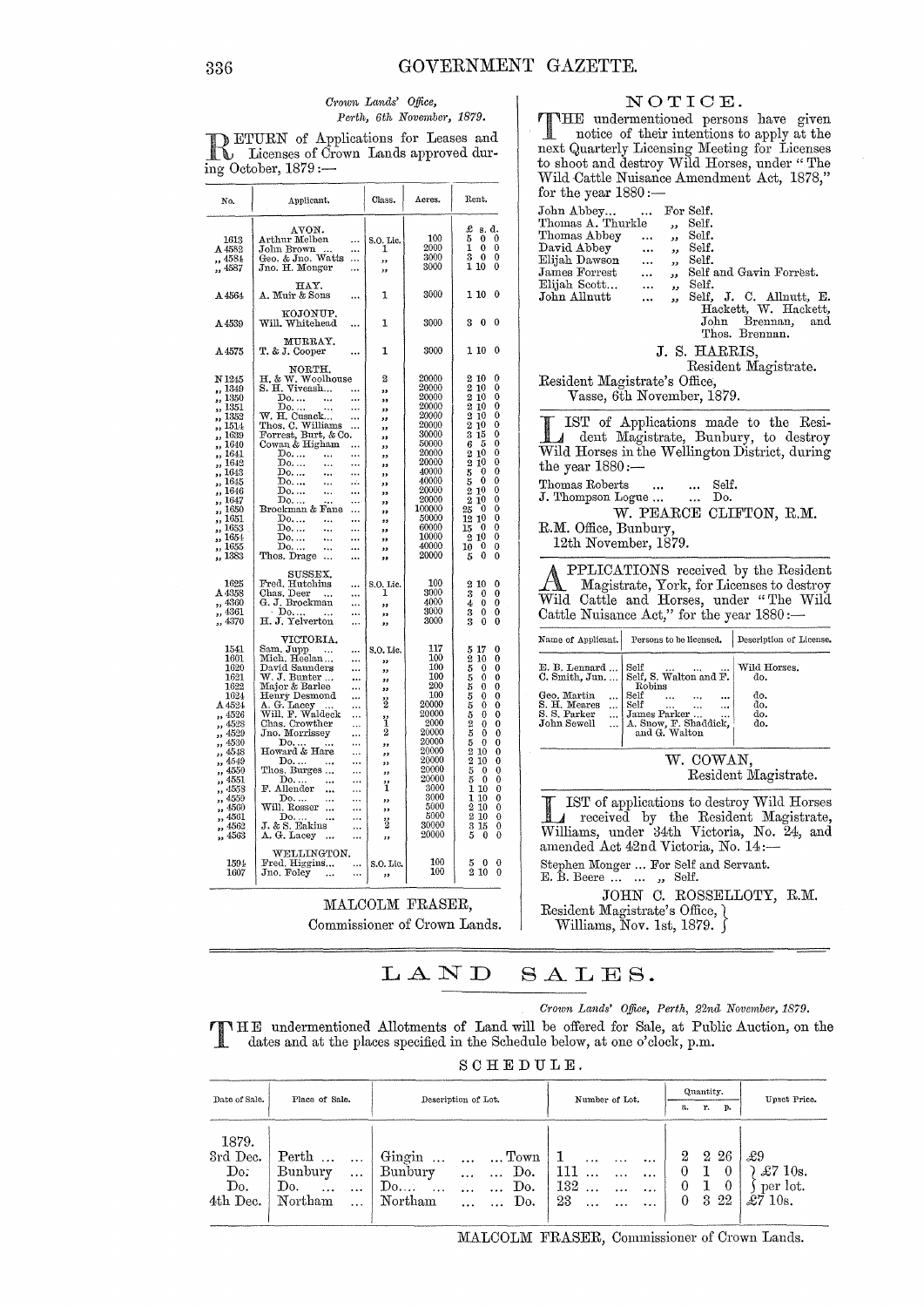### GOVERNMENT GAZETTE.

337

Fremantle Municipality.

Cash Account for the year ending October 31st, 1879. RECEIPTS. £  $s$ , d. £ EXPENDITURE.  $s, d.$  $\pounds$  s.  $d$ £ s. d.  $\begin{tabular}{l|c|c|c} \hline & EXPENDITURE. & \pounds s. d \\ \hline \multicolumn{3}{c}{Oct. 31, 1878.}--By Balance due National & 14s 9 & 8 \\ \hline \multicolumn{2}{c}{Oot. 31, 1879.}--By Collection's Commission & 68 & 4 & 3 \\ \multicolumn{2}{c}{D} & & & & & & & 90 & 4 & 0 \\ \multicolumn{2}{c}{D} & & & & & & 90 & 4 & 0 \\ \multicolumn{2}{c}{D} & & & & & 90 & 4 & 0 \\ \multicolumn{2}{c}{D} & & & & & 90 & 4 & 0$  $771$  13<br> $46$  3<br> $41$  5<br> $5$  5<br> $57$  17<br> $5$  6 ...  $\begin{array}{c} \text{``} \{ \begin{array}{c} 148 \ 9 \ 8 \\ \text{sd} \ \text{on} \quad \text{68} \ 4 \ 8 \\ \text{on} \quad 90 \ 4 \ 9 \\ \text{on} \quad 2476 \ 141 \ 141 \\ \text{on} \quad 54 \ 19 \ 4 \\ \text{on} \quad 54 \ 19 \ 4 \\ \text{on} \quad 297 \ 16 \ 6 \ 5 \ 0 \\ \text{on} \quad 229 \ 6 \ 14 \ 4 \ 4 \ 6 \ 9 \\ \text{on} \quad 228 \ 18 \ 9 \ 6 \ 8 \ 8 \ 8$  $\begin{bmatrix} 1 & 0 & 0 \\ 0 & 0 & 0 \\ 0 & 0 & 0 \\ 0 & 0 & 0 \\ 0 & 0 & 0 \\ 0 & 0 & 0 \\ 0 & 0 & 0 \\ 0 & 0 & 0 & 0 \\ 0 & 0 & 0 & 0 \\ 0 & 0 & 0 & 0 \\ 0 & 0 & 0 & 0 & 0 \\ 0 & 0 & 0 & 0 & 0 \\ 0 & 0 & 0 & 0 & 0 \\ 0 & 0 & 0 & 0 & 0 & 0 \\ 0 & 0 & 0 & 0 & 0 & 0 \\ 0 & 0 & 0 & 0 & 0 & 0 \\ 0 & 0 & 0 & 0 & 0 &$ カカガガガガガガガガガ 952 4 10  $\begin{tabular}{lllllllllllll} \textbf{To Col. Treasury, Park} & \textbf{not} & \textbf{100} & \textbf{0} & \textbf{0} \\ \textbf{\textit{9}} & \textbf{do.} & \textbf{Perth Road} & \textbf{0.} & \textbf{100} & \textbf{0.} & \textbf{0} \\ \textbf{\textit{9}} & \textbf{do.} & \textbf{Main} & \textbf{St.,} & \textbf{Pre} & \textbf{100} & \textbf{0.} & \textbf{0.} \\ \textbf{\textit{10}} & \textbf{do.} & \textbf{100s.} & \textbf{100s.}$ Salaries ...<br>Stone (but stone)<br>Stone (metalling)<br>Valuation ...<br>Water Cart ...<br>Interest on O.D.  $348 \t0 \t0$ Total Receipts ...<br>Balance Overdrawn...  $\frac{300}{55}$   $\frac{4}{18}$   $\frac{10}{8}$ 1300  $\ddotsc$  $\ddotsc$  $\ddotsc$ ,,  $1356 \t3 \t6$ 1356 3 6 E. H. HIGHAM, Examined and found correct. Chairman. PHILIP WEBSTER, Auditors. J. F. FORDHAM. Fremantle, November 8th, 1879. Cash Account (Debentures 1877) for the year ending 31st October, 1879. **RECEIPTS.**  $\pmb{\mathcal{L}}$  s. d.  $\pounds$  s. d. DISBURSEMENTS.  $\pounds$  s. d. £  $s, d.$  $\begin{array}{r} 2.3 \\ 121 \\ 84 \\ 8 \\ 16 \\ 8 \\ 15 \\ 7 \\ 13 \\ 2 \\ 6 \\ 0 \\ \end{array}$ -By Collector's Commission<br>
... Interest Marine Insur-<br>
... ance Company<br>
... Printing & Advertising<br>
... Balance<br>
... ... Oct. 31, 1878.—To Balance ...<br>Nov. 20, 1878.—", Assessments (spec. rate)<br>April 19, 1879.—, Interest (ch. bld. com)<br>April 19, 1879.—, Do. do.<br>June 12, 1879.—,, Interest Fixed Deposit Oct. 31, 1879.-6 7 0  $\frac{4}{7}$  0 6 6 6 0  $35000$  $\begin{smallmatrix}2&8&6\\194&15&5\end{smallmatrix}$ 238 10 11 238 10 11 E. H. HIGHAM, Certified correct, Chairman. PHILIP WEBSTER, } Auditors.<br>J. F. FORDHAM, } Fremantle, 8th November, 1879. Cash Account (Debentures 1878) for the year ending 31st October, 1879. RECEIPTS.  $\pounds$  s. d. DISBURSEMENTS.  $\pounds$  s. d.  $E$  s, d,  $\pounds$  s. d. DISBURSEMENTS.  $\ell$  s. d.<br>
Oct. 31, 1879.—By Piles, South Beach .... 161 8 6<br>
p. Tron work<br>
p. Tron work<br>
p. The driving, &c.<br>
p. 110 0 11 0<br>
p. Filling in  $\ddot{k}$  c.<br>
p. 110 1 2 5<br>
p. Tilling in  $\ddot{k}$  c.<br>
p. 110 2 5<br>
p  $\begin{tabular}{llllll} \textbf{Dec. 2, 1878.—To Cash Marine Insur-} & \\ &ance Company & 500 & 0 \\ & Oct. 31, 1879. - \textbf{...} & \textbf{Asesments (spec. rate)} & 80 & 8 & 9 \\ & Nov. 4, 1879. - \textbf{...} & \textbf{Interest (fixed deposit)} & 2 & 10 & 0 \\ \end{tabular}$ 582 18 9 582 18 9 E. H. HIGHAM, Certified correct, Chairman. PHILIP WEBSTER,  $\lambda$ Auditors. J. F. FORDHAM, Fremantle, 8th November, 1879. SUPPLEMENTARY List of Cart and Car-<br>
Surge Licenses issued by the National Comptroller's Office, Fremantle, 22nd November, 1879. Roads Board to date:-CERTIFICATE of Freedom has been No. of<br>Cart.  $\underset{\pmb{\mathcal{E}}}{\text{Amount}}.$ No. of<br>Wheels. Name. Date. issued to the undermentioned convict, Kenyon, T. ... Sept. 9th ... 2 0 10<br>Glass, W. C. ... Sept. 13th ... 2(4-year)0 5<br>Drew, C.... ... Oct. 15th ... 2 do. 0 5 whose sentence has expired:-63 64  $65$ Reg. No. 9010 Thomas Sinclair SAML. MITCHELL, JOHN F. STONE, Chairman. Comptroller. Northampton, 17th Nov., 1879.